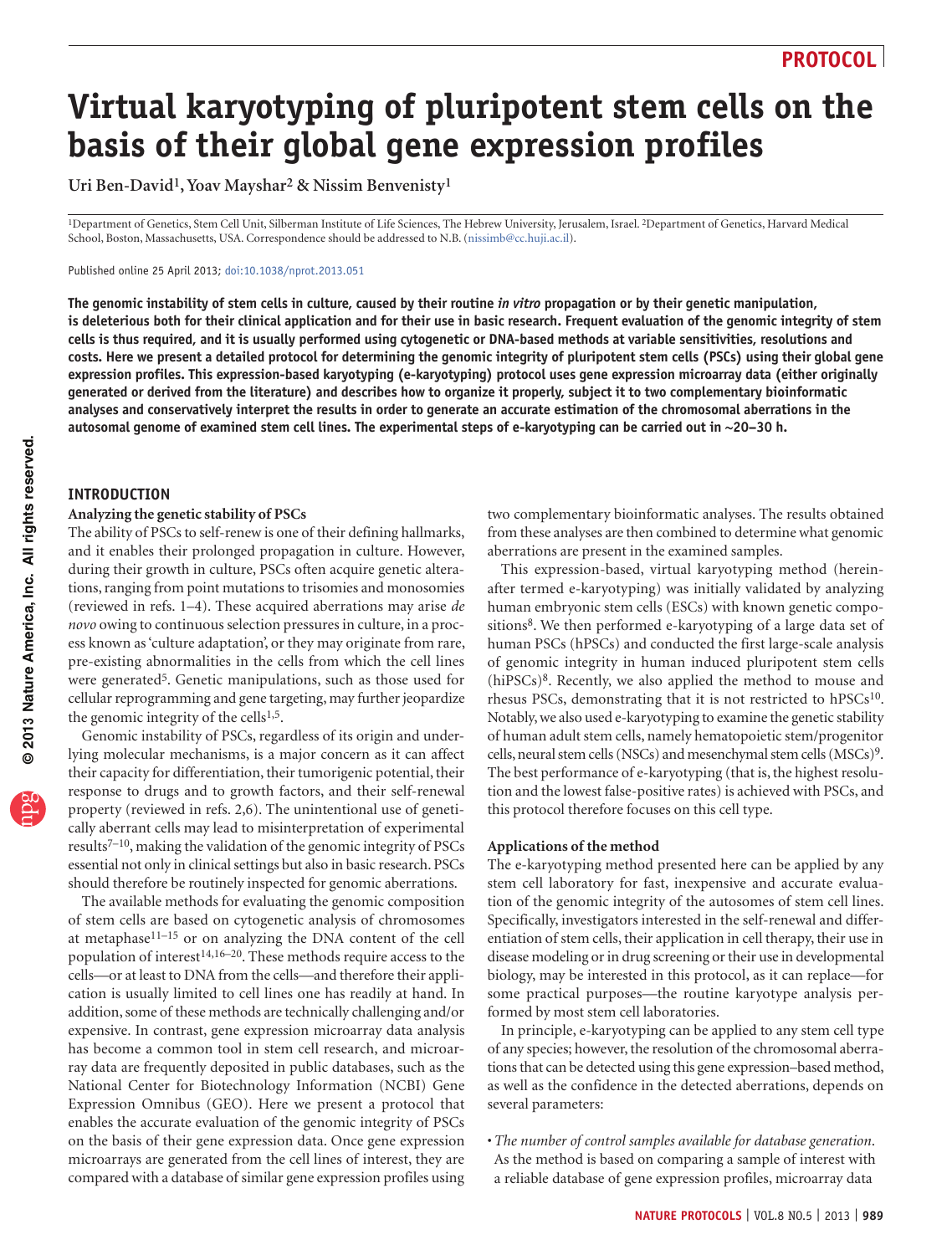

<span id="page-1-0"></span>**Figure 1 |** Comparison of genome-wide techniques to evaluate genomic integrity. (**a**–**d**) Shown are the relative resolution (**a**), sensitivity (**b**), cost (**c**) and time (**d**) of the main methodologies used to detect genomic abnormalities in stem cells. G-B, G-banding; SKY, spectral karyotyping; SNPa, single-nucleotide polymorphism array; WGS, whole-genome sequencing; eK, expression-based karyotyping.

from the same cell type and the same microarray platform must be accessible for analysis. As a rule of thumb, at least ten independent normal diploid samples should be used to generate the 'baseline' expression levels, with which the samples of interest are to be compared.

- *The heterogeneity of gene expression in the cell type of interest*. Only cell lines with a relatively homogeneous gene expression signature can be compared with each other. For example, NSCs and HSPCs cannot be analyzed together, whereas mesenchymal stem cells of various origins can be compared with each other<sup>9</sup>. It is noteworthy that most cancer cell lines and tumors have a rather heterogeneous gene expression signature, and therefore they cannot be easily subjected to this analysis<sup>[8](#page-8-6)</sup>.
- *The level of genomic stability in the cell type of interest*. The ma-• jority of cell populations used as control samples for database generation must be diploid throughout their genome. In other words, no single aberration can exist in the majority of control samples, otherwise the median expression level at this locus will not reflect the diploid state, and, consequently, aberrations in the sample(s) of interest will be missed. Again, many cancer cell lines and tumors do not fulfill this requirement.
- *The ability to validate the method on the specific stem cell type of interest*. For each microarray platform and cell type, the parameters used for the analysis should be predetermined using samples with known genomic compositions. Gene expression profiles of such samples should be analyzed by e-karyotyping to determine the false-positive and false-negative rates of each cell type in each microarray platform.

#### **Comparison with other methods**

The available methods for analysis of genomic composition comprise cytogenetic methods, including G-band karyotyping and spectral karyotyping; and isolated DNA-based methods, including array-comparative genomic hybridization (aCGH), SNP arrays and whole-genome sequencing. E-karyotyping, in contrast, makes use of expression data to indirectly yet accurately deduce the genomic integrity of the examined cells. Each method has its unique strengths and limitations (reviewed in ref. [4\)](#page-8-9), and they can be compared with regard to their resolution, sensitivity and costs.

The highest genomic resolution can be obtained with wholegenome sequencing, followed by CGH and SNP arrays, followed by karyotyping. The resolution of the e-karyotyping technique is comparable to that of the cytogenetic methods (~10 Mb) and may even be somewhat better, depending on the cell type and microarray platform analyzed (refs. [8–10;](#page-8-6) **[Fig. 1a](#page-1-0)**). Sensitivity-wise, e-karyotyping is comparable to the DNA-based methods, which analyze cell populations and therefore are less sensitive than the cytogenetic methods, which analyze singular metaphases. We estimate that ~30% of the cells in a given population ought to show a certain aberration for e-karyotyping to accurately detect it (**[Fig.](#page-1-0) 1b**). As for the costs entailed in the application of each method, whole-genome sequencing is currently much more expensive than the other technologies, as it involves the sequencing of the entire genome with high coverage, whereas the costs of e-karyotyping are comparable to those of the other cytogenetic and array-based methods (**[Fig.](#page-1-0) 1c**). The time required for the application of each of the methods—from the preparation of the biological samples, through the actual experiment, to data analysis—is quite similar (roughly estimated at 1–4 weeks). The cytogenetic methods may be somewhat quicker than the array-based methods, which are in turn a bit quicker than whole-genome sequencing (**[Fig. 1d](#page-1-0)**). Notably, however, as gene expression microarray analyses are routinely performed for other purposes, the data necessary for e-karyotyping is often available, saving both time and expenses.

## **Advantages and limitations**

The method presented here has unique advantages and limitations. The key advantages of e-karyotyping are:

- As gene expression microarrays are commonly used to charac-• terize stem cells, their use for assessing the genomic integrity of the same cells is economical, as described above.
- The use of the same biological material both for gene expres-• sion profiling and for detecting chromosomal abnormalities can prevent mistakes and misinterpretations, caused by the fact that gene expression and genomic integrity analyses are often performed at different time points. As genomic alterations can be acquired in stem cells very rapidly, within few passages, direct genomic composition analyses performed on early-passage cells might not be representative of the cells on which expression analyses may be later performed. This gap between the time of expression profiling and the time of genomic composition analysis is completely eliminated when expression profiling is used for virtual karyotyping.
- The protocol enables the retrospective analysis of many more cell lines than are usually available in a single study. Gene expression microarray data are routinely deposited in public databases, generating very large data sets that can be subjected to this protocol.
- Once an aberration is identified, the expression of the genes that reside inside the aberrant region can be readily analyzed,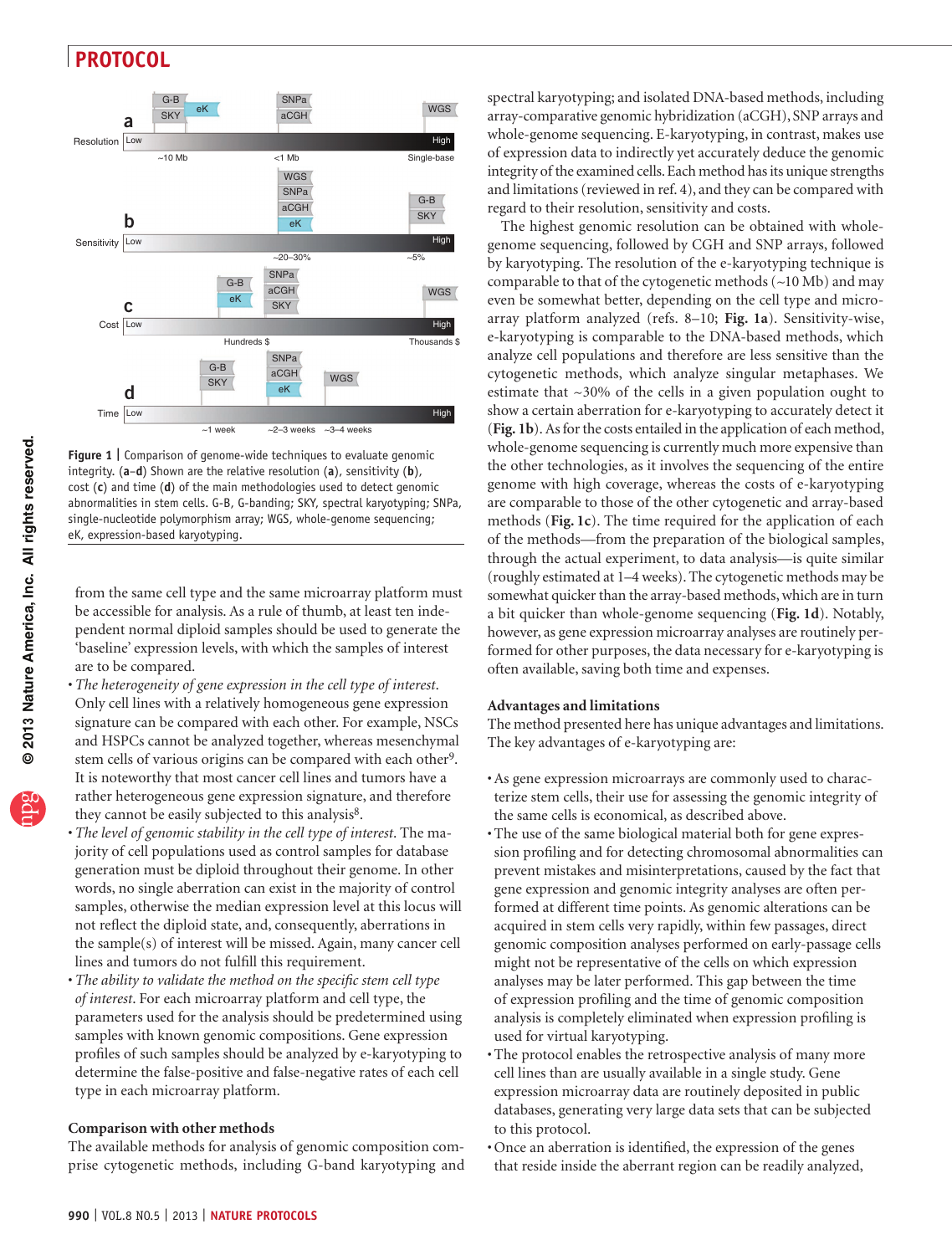immediately revealing the specific genes that are upregulated or downregulated because of the aberration. This may help to reveal the functional implications of the identified genomic abnormalities.

Nevertheless, using gene expression data to indirectly infer the genomic composition of stem cells also has several limitations:

- The e-karyotyping method is cell type and platform dependent, meaning that only similar cell lines can be compared with each other, and then only if they have been analyzed by the same microarray platform.
- The parameters of the bioinformatic analyses should be adjusted and validated for each microarray platform and stem cell type.
- The resolution of the method is limited by the number of expressed genes in the examined cell type and by their distribution throughout the genome. Therefore, euchromatic regions with high gene density can be analyzed at higher resolutions than heterochromatic and noncoding regions. The resolution may vary between different microarray platforms and cell types; for example, so far adult stem cells could be e-karyotyped only at the resolution of whole chromosome arms.
- The relatively low sensitivity of the method prevents the iden-• tification of genomic abnormalities that exist only in a small subpopulation of the analyzed cells.
- The e-karyotyping method may be affected by epigenetic modi-• fications of large chromosomal regions. Chromosome X cannot be accurately analyzed because of the variation in X-chromosome inactivation in female PSC lines<sup>[8,21](#page-8-6)</sup>; parentally imprinted loci may show variations due to uniparental disomy[22](#page-8-10). Notably, aberrations in chromosome X are quite common in hPSCs, so its exclusion from the analysis of female lines is a major drawback of the method.

#### **Experimental design**

This protocol describes how to evaluate the integrity of the autosomes of stem cells on the basis of their gene expression data. The protocol is not intended to explain how to perform gene expression microarrays, and data from such arrays must be available before one begins to follow the protocol (see Reagents). The procedure described below explains how to analyze one sample of interest at a time, but multiple samples can be analyzed together without any modification to the procedure.

A control database of gene expression microarray analyses from the stem cell type of interest needs to be composed in order to compare the expression profile of the examined sample with the 'normal' expression profile of this cell type. Generally, at least ten expression analyses of the same cell type and from the same microarray platform are required in order to generate the database of gene expression profiles, from which the median expression levels are calculated. Therefore, it is necessary to download appropriate .CEL files from microarray depository websites, unless dozens of microarray data sets are generated at once within one's own experiment. In this protocol, .CEL files are obtained from two such depositories: GEO ([http://www.ncbi.nlm.nih.gov/geo\)](http://www.ncbi.nlm.nih.gov/geo) of the National Center for Biotechnology Information and the European Bioinformatics Institute of the European Molecular Biology Laboratory ([http://www.ebi.ac.uk/microarray-as/ae\)](http://www.ebi.ac.uk/microarray-as/ae). Other microarray databases can also be used, without modifying the procedure. Notably, a database of gene expression profiles needs to be composed and prepared for analysis (Steps 1–15) only once per cell type per microarray platform; therefore, when analyzing a new sample of the same cell type and platform previously analyzed, one can skip these steps of the PROCEDURE and start following it from Step 16. (Note, however, that some normalization algorithms require the simultaneous normalization of all samples.)

The described procedure uses the common Affymetrix microarray platforms HG\_U133Plus2.0 and HG\_ST1.0; other microarray platforms of Affymetrix or of other manufacturers (such as Illumina) can be successfully used $8-10$  without making major changes to the procedure. When using other platforms, only Steps 1–5 should be adapted and performed according to the manufacturer's instructions. The protocol also makes use of specific software (freely available for academic use) for gene expression analysis (Expander)[16](#page-8-11) and for CGH analysis (CGH-Explorer)[23](#page-8-12). The principles of the e-karyotyping method can be implemented using other dedicated software, but then the procedure described below must be modified accordingly.

In order to determine the specificity and sensitivity of e-karyotyping for each cell type in each platform, we highly recommend using control samples that are simultaneously examined for genomic abnormalities both by the described protocol and by other cytogenetic or DNA-based methods. Thus, an aberration that is identified by karyotyping, SNP arrays or a CGH analysis, but is not detected by the RNA-based virtual karyotyping protocol, should be regarded as a 'false negative'; conversely, an aberration detected by virtual karyotyping, but not by other methods, should be determined to be a 'false positive'. The CGH-Explorer parameters should be optimized using these control samples, and e-karyotyping can be applied reliably only if the optimized parameters result in very low (<0.05) false-positive and false-negative rates<sup>8,9</sup>.

For hPSCs, an extremely large number of samples is available for analysis, the gene expression profiles are relatively homogeneous, and the parameters can be optimized to yield very low false-positive and false-negative rates<sup>8-10</sup>. Therefore, the procedure is optimized for this cell type and, more specifically, for analyzing this cell type using Affymetrix microarray platforms HG\_U133Plus2.0 and HG\_ ST1.0. For these two platforms, lists of probe sets that can be used for the analysis of hPSCs are provided in **Supplementary Table 1**. Thus, when analyzing hPSCs using either of these platforms, the probe set selection steps (PROCEDURE Steps 8, 11–13, and 15) can be skipped.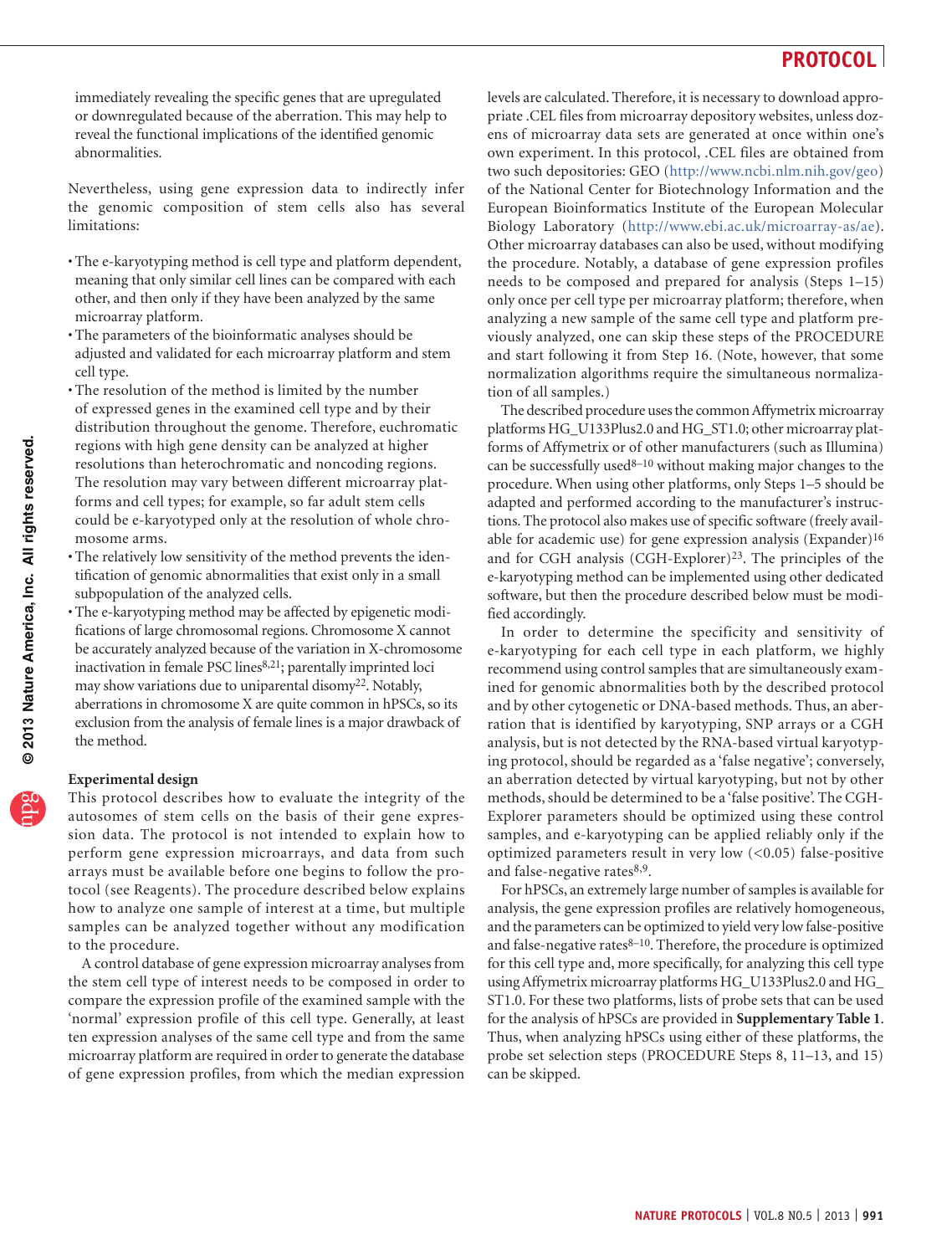# **MATERIALS**

#### **REAGENTS**

RNA sample(s) of interest, analyzed by a gene expression microarray, • according to the manufacturer's protocol **CRITICAL** Before you decide on your choice of microarray platform, it is advisable to make sure that similar microarray data sets (i.e., data sets of the same cell type analyzed by the same microarray platform) are deposited in public databases and can be used for database composition (Step 1).

#### **EQUIPMENT**

#### **Hardware requirements**

- A personal computer with at least 2 GB of RAM (preferably with a multiple core processor to support the processing of large files)
- Sufficient hard-drive storage space (several GB) for raw data files, adapted files and results

#### **Software requirements**

- Conventional Windows operating system •
- Microsoft Excel software •
- Adobe Acrobat Professional software •
- Internet access

#### **EQUIPMENT SETUP**

**Affymetrix Expression Console** Install the latest version of Affymetrix Expression Console as described at [http://www.affymetrix.com/estore/browse/](http://www.affymetrix.com/estore/browse/level_seven_software_products_only.jsp?productId=131414#1_1) [level\\_seven\\_software\\_products\\_only.jsp?productId=131414#1\\_1.](http://www.affymetrix.com/estore/browse/level_seven_software_products_only.jsp?productId=131414#1_1) In the Expression Console, download the annotation files of the microarray platform that you intend to use. **CRITICAL** If you are not using Affymetrix microarray platforms, download the equivalent software for normalizing your microarray data and the corresponding annotation files.

**CGH-Explorer 3.2** Install CGH-Explorer 3.2 for Windows as described at <http://heim.ifi.uio.no/bioinf/Projects/CGHExplorer>

**Expander** Install the Expander program as described at [http://acgt.cs.tau.](http://acgt.cs.tau.ac.il/expander) [ac.il/expander.](http://acgt.cs.tau.ac.il/expander) In the Expander program, download data for your organism of interest by selecting the 'Download Data for Organism' option from the 'Help' menu. **CRITICAL** If you cannot find your microarray platform at the Expander/organisms/organism\_name/conversionFiles folder, download a conversion file that converts the annotations from your platform's 'probe set IDs' to 'entrez IDs' and locate this file in this folder. Such a conversion file is usually available at the website of the microarray manufacturer.

# **PROCEDURE**

### **Composing a database of gene expression profiles** ● **TIMING 6–10 h**

**1|** Search the GEO website (<http://www.ncbi.nlm.nih.gov/geo>) and the European Bioinformatics Institute website [\(http://www.ebi.ac.uk/arrayexpress](http://www.ebi.ac.uk/arrayexpress)) for microarray data sets of the same cell type as your sample of interest, performed with the exact platform that you use.

▲ CRITICAL STEP At least ten samples are required for assembling a reliable control database. Try to obtain as many microarray data sets as possible, preferably from various cell lines, studies and laboratories.

▲ CRITICAL STEP Many studies comprise control and treated samples. The treatment condition may often involve global gene expression changes, and we therefore recommend including only the control samples in the database.

**2|** Download the raw microarray data: for Affymetrix platforms these are the original .CEL files of each sample. ■ CRITICAL STEP The raw microarray data are preferred to already-normalized data, as these data enable normalizing all samples together as described in Step 3.

▲ CRITICAL STEP Only samples from the same tissue and differentiation stage as the sample of interest should be downloaded in order to keep the level of background transcriptional noise to a minimum.

**3|** Normalize the microarrays' data using dedicated software, according to the manufacturer's instructions. Data obtained from Affymetrix microarrays can be normalized using the Affymetrix Expression Console. Click on 'Create New Study' and then on 'Add Intensity Files'. Once the files open, click on 'Run Analysis' and select the desired normalization algorithm from the list. Either the MAS5 statistical algorithm or robust multichip analysis (RMA) may be applied, and both are compatible with e-karyotyping.

**△ CRITICAL STEP** An RMA returns expression values in log<sub>2</sub> scale, whereas an MAS5 returns absolute expression values. Data should be handled accordingly.

**4|** Perform a quality control test and exclude from the data set microarray results of poor quality. For Affymetrix 3′ *in vitro* transcription (IVT) expression microarrays, exclude a sample if its housekeeping 3′–5′ ratio is above 3 or if its relative signal box plot is an obvious outlier (that is, if its relative signal box resides at least one s.d. away of the rest of the group).

**5|** Export the results by clicking on 'Export Results', then on 'Results with annotations to TXT' and then select the 'Annotation Merge File' of your platform.

**CRITICAL STEP** The annotation columns necessary for this protocol are: 'Probe set ID', 'Gene Symbol' and 'Alignment'.

**6|** Perform unsupervised hierarchical clustering analysis to remove outlier samples. This can be done using any tool for gene expression analysis. To perform unsupervised hierarchical analysis using Expander, upload the .TXT file generated at Step 5 to the program as described in Step 33 and select 'Unsupervised Grouping'/'Hierarchical Clustering'/'Cluster'. Set the 'Linkage' parameter to either 'Complete' or 'Average' and check the 'Conditions' box. Include reference samples from other cell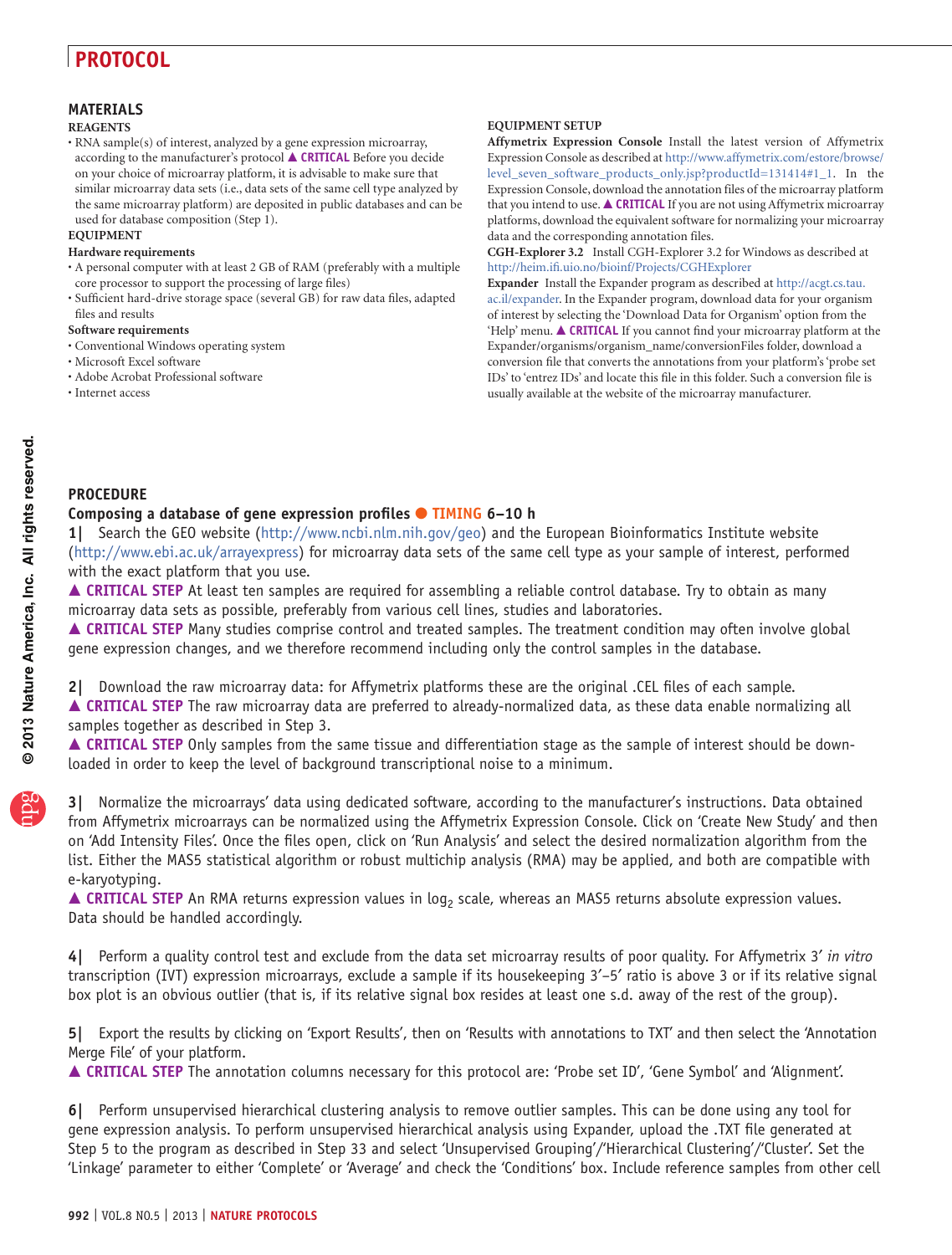

types with which the database samples can be compared. For example, when analyzing NSCs, include PSCs and differentiated neurons and exclude samples that cluster outside the main group of NSCs.

▲ CRITICAL STEP This step is complementary to the quality control test (Step 4), as expression outliers may be the product of poor RNA or microarray hybridization quality, but they may also be the consequence of increased differentiation, contamination with other cell types or altered culture conditions. Such outliers must be detected and removed to prevent the detection of false chromosomal aberrations in these samples. For an example of unsupervised hierarchical clustering of multiple stem cell types, see ref. [9.](#page-8-8)

### **Processing the gene expression database ● TIMING 3-5 h**

**7|** Open the exported .TXT file from Step 5 as an Excel file.

**8|** Remove the unexpressed probe sets using one of the following options. In platforms that present Absent/Present detection calls, use these calls to remove probe sets that are absent in over 20% of the samples. In other platforms, determine a threshold expression value according to the manufacturer's instructions and remove probe sets that are absent in over 20% of the samples. For MAS5- and RMA-normalized Affymetrix platforms, we recommend setting these thresholds at 50 and 5.5, respectively.

 **CRITICAL STEP** When analyzing PSCs using Affymetrix microarray platforms, HG\_U133Plus2.0 or HG\_ST1.0, you may use the corresponding probe set lists provided in the **Supplementary Table 1**. These lists were successfully applied for analyzing hPSC samples<sup>8</sup>, and using them would allow skipping Steps [8,](#page-8-6) 11, 12, 13 and 15 of this PROCEDURE.

**9|** Align all expression values to a determined threshold by replacing lower values with the threshold value. For example, if the threshold value is 50, all expression values below 50 should be collectively raised to this value (can be done using the Excel 'IF' function).

**10|** Organize the probe sets by their chromosomal location: Use the 'Alignment' annotation of each probe set to derive its chromosomal location (chromosome number and chromosomal position). If you are using Excel, use the 'text to columns' option to separate the 'Alignment' column into two new columns: 'Chromosome number' and 'Start position'. **CRITICAL STEP** We recommend using the 'Alignment' annotation instead of the 'Chromosomal location' annotation because the 'Alignment' annotation is usually more accurate. ? **TROUBLESHOOTING**

**11|** Remove the probe sets located on the sex chromosomes.

**12|** Remove the probe sets with no documented chromosomal location.

**13|** Select one probe set to represent each gene by one of the following options. Follow the manufacturer's instructions, and, whenever there are multiple probe sets per gene, select the more reliable one. For example, in Affymetrix platforms, probe sets that end with 'at' are considered to be more reliable than probe sets with other endings. Alternatively, use Excel to randomly select one probe set for each 'Gene Symbol' annotation, and then remove the other probe sets.

**14|** Determine the normal expression level of each probe set by calculating its median expression across the entire data set. ■ CRITICAL STEP In order to prevent a possible bias owing to overrepresentation of any given experiment or of any particular cell line, technical replicates—or same-study samples of highly similar gene expression profiles (as judged by the unsupervised hierarchical clustering analysis)—should be averaged and considered as one sample for the sake of calculating the median values.

**15|** (Optional) For cell types with more heterogeneous expression patterns (such as human mesenchymal stem cells of various origins), we suggest further minimizing noise by removing the 10% most differentially expressed probe sets: first, divide the expression values of each probe set by its median expression across all samples; second, calculate the sum of squares of these relative expression values; finally, exclude the most highly variable probe sets.

## **Preparing the database for a CGH-like analysis ● TIMING 1 h**

**16|** Open the gene expression database as an Excel file.

**17|** In order to obtain comparative expression values, use the median expression value of each probe set, as calculated in Step 14. For each probe set, divide each sample's expression value by its corresponding median value. Thereafter, transform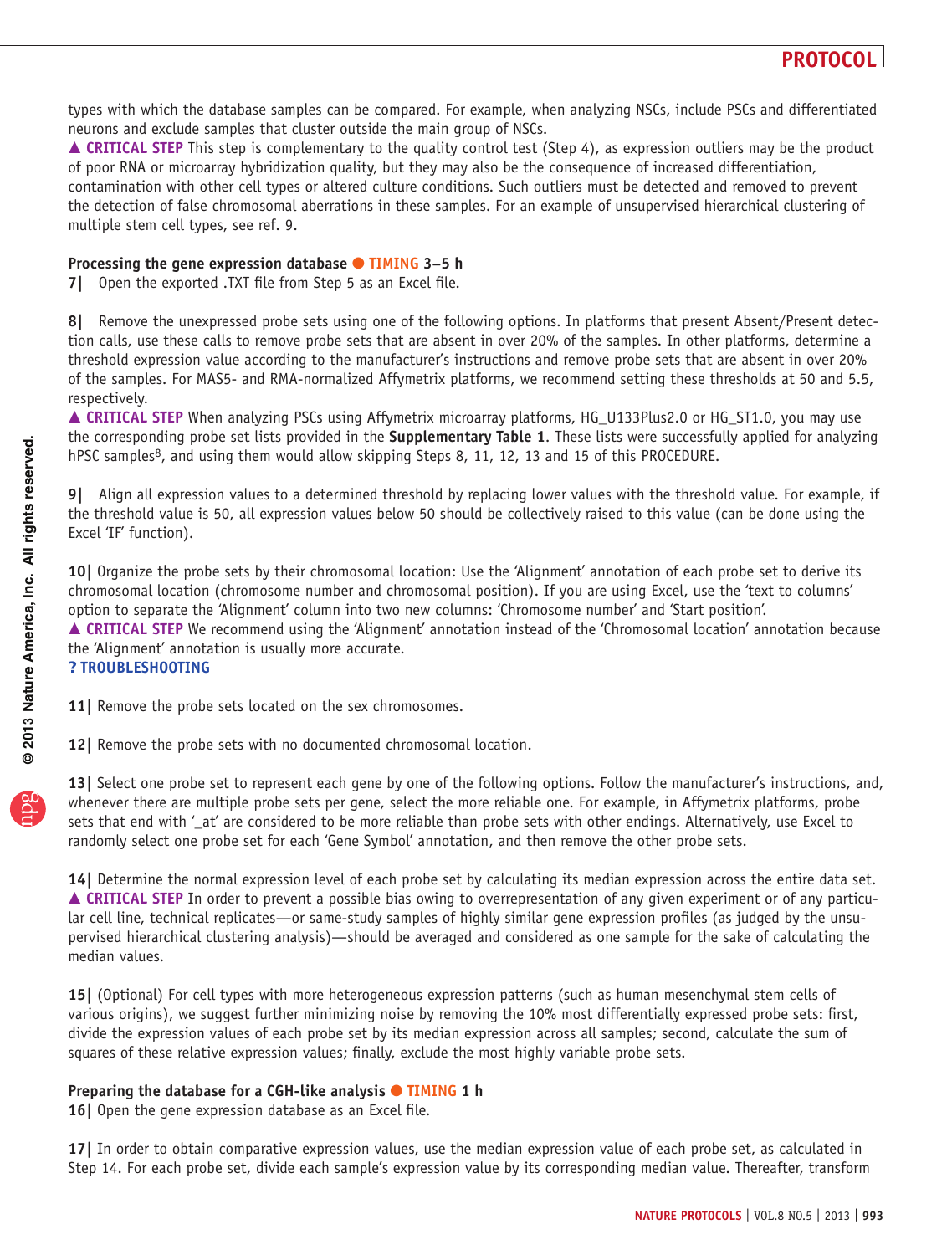the comparative expression values to a logarithmic scale (log<sub>2</sub>). If expression levels are given in log<sub>2</sub> values to begin with, subtract the median expression value of each probe set from its expression value in each sample.

**18|** In order to fit the file to the CGH-Explorer format, arrange the file to include four annotation columns only: 'Probe Set ID', 'Gene Symbol', 'Chromosome Number' and 'Start Position' (the two latter ones should be obtained from the 'Alignment' annotation, as explained in Step 10). Delete all other annotation columns.

**19|** Save the file as a .TXT file.

## **Performing a CGH-like analysis ● TIMING 1-3 h**

**20|** Upload the .TXT file to CGH-Explorer by clicking on 'File'→'Import Data'. At the window that appears, mark the samples that you wish to analyze and click on 'Add'; mark the appropriate annotation columns in the 'Clone ID', 'Gene names', 'Chromosome' and 'Position' boxes; check the 'Mean-center arrays' box and click on 'OK'.

### ? **TROUBLESHOOTING**

**21|** To detect regional gene expression biases, apply the program's piecewise constant fit (PCF) analysis by selecting 'Aberrations' from the menu bar and clicking on 'PCF detection'. At the window that opens, set the following parameters. Set the 'Least allowed deviation' parameter to a value between 0.15 and 0.3. Set the 'Least allowed aberration size' parameter to a value between 50 and 80. Leave the 'Winsorize at quantile' parameter value at the default value of 0.001. Mark the 'Override automatic penalty selection' option and set the 'Penalty' parameter to a value between 8 and 12. Mark the 'Detect long CNAs' option. Click on 'OK'. At the window that appears, click on the 'Threshold' value of 0.01.

**△ CRITICAL STEP** The exact values of the parameters to be selected are those that minimize false-discovery rates, as judged by applying different sets of parameters to samples with known genetic compositions. A known chromosomal aberration that is not identified by the analysis is considered a false negative; a diploid genomic region that is identified as aberrant is considered a false positive. Only if the optimized parameters result in very low  $(<0.05)$  false-positive and false-negative rates, these parameters can be used successfully.

 **CRITICAL STEP** For small chromosomes (chromosomes 18 to 22 in humans), it is sometimes necessary to use a distinct set of parameters. This is necessary when the control samples show false aberrations in these chromosomes. Thus, the parameters may need to be adjusted separately for different chromosomes, using the control samples as described above. In most cases, this will result in a lower value of the 'Least allowed aberration size' parameter for the small chromosomes (although this value will usually remain within the range of 50–80).

**22|** At the PCF analysis window, click on 'Preferences' and on 'Plot type', and then select 'Aberration plot (single)' in order to visualize the aberrations detected in each sample. Gains will appear in red and deletions in green. Representative results for normal and aberrant samples are presented in **[Figure 2a](#page-6-0)**,**b**.

#### ? **TROUBLESHOOTING**

**23|** To derive a detailed table of the detected aberrations, click on the 'Tools' menu bar and select 'Extract table'. At the window that appears, click on 'OK'. The generated table includes the list of detected aberrations in each sample, the exact locations of these aberrations and the probe sets included in each aberration. The table can be saved as a .TXT file.

## **Visualizing the detected aberrations** ● **TIMING 20–30 min per sample**

▲ CRITICAL The moving-average plot visualization is merely a way to graphically present the results, and it should not be used to call the presence or absence of an aberration. The detection of genomic abnormalities should be conducted using the PCF algorithm as described above. Representative visualizations of normal and aberrant samples are presented in **[Figure 2c](#page-6-0)**.

**24|** To draw a moving-average plot of detected aberrations, select the sample and the chromosomes that you wish to visualize from the 'Data' window of the CGH-Explorer.

**▲ CRITICAL STEP** We recommend visualizing each aberrant sample with similar diploid samples of the same cell line from the same study, if such samples are available.

**25|** Click on the 'Moving average fit' icon. At the window that appears, click on 'Preferences' and set the following parameters: click on 'Vertical plot range', set the maximum and minimum *y*-axis values and click on 'Apply'.

 **CRITICAL STEP** We recommend setting these parameters to 1 and −1, respectively. Click on 'MA preferences', set the 'Neighborhood size selection' and click on 'Apply'. This defines the number of probe sets that each data point will average.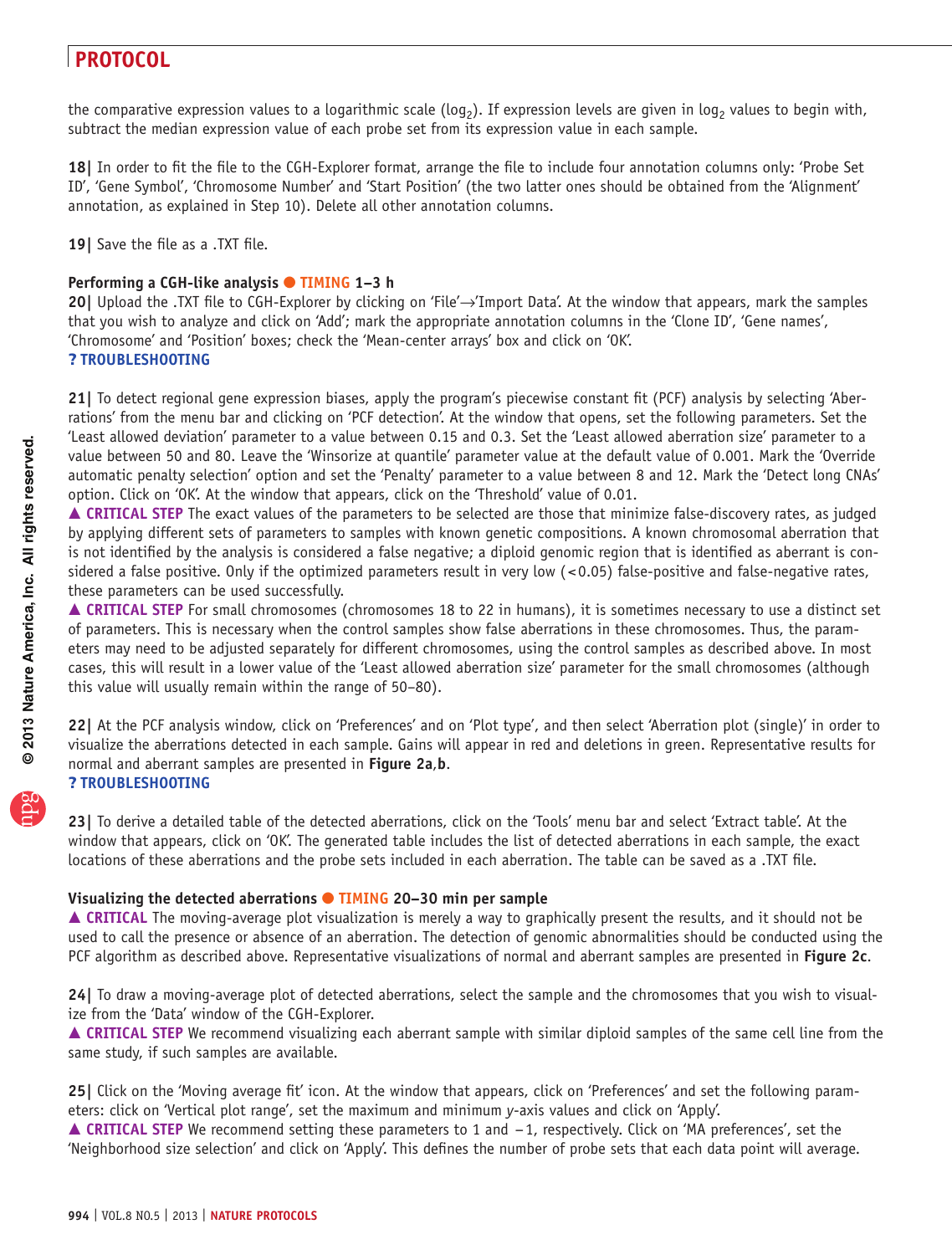<span id="page-6-0"></span>**Figure 2 |** Representative results of gene expression–based virtual karyotyping. (**a**) Karyotype analysis of a human induced stem cell line, hiPSC 18, revealing a normal diploid karyotype at an early passage (46,XY; top) and a trisomy of chromosome 12 at a later passage (47,XY, + 12; bottom). (**b**) CGH-Explorer PCF analysis, performed as described in this protocol, accurately identifying the chromosomal integrity of the cells. (**c**) A moving-average plot of the gene expression profiles of the cells, performed as described in the protocol, visualizing the detected aberration. In both graphs, hiPSC18 is presented in red, and two control cell lines from the same study are presented in blue. (**d**) Results of a location-enrichment analysis, performed as described in the protocol,



confirming the chromosomal integrity detected by the other methods. Note that no enrichment was found at the early-passage culture (top), whereas a trisomy of chromosome 12 was the sole aberration detected at the late passage (bottom), with a *P* value of 8 × 10–49.

**△ CRITICAL STEP** We recommend setting this value to ~100. Click on 'Graphics parameters' and define the graphic parameters required for each sample. For example, the line of the aberrant sample may be in a different color than that of the normal samples. (Optional) For cytobands and horizontal grid lines to appear in the image, check the 'Cytoband IDs' and/or the 'Horizontal grid lines' boxes, respectively.

**26|** Save the image as a Postscript file.

**27|** Convert the Postscript file to a PDF file with Adobe Acrobat Professional.

# **Preparing the database for a location-enrichment analysis ● TIMING 15 min**

**28|** Open the processed gene expression database, generated at Steps 7–15, as an Excel file.

**29|** In order to fit the file to the Expander format, arrange the file to include two annotation columns only: 'Probe Set ID' and 'Gene Symbol'. Delete all other annotation columns. Include only one headline row with the name of each sample.

**30|** Save the file as a .TXT file.

# **Performing a location-enrichment analysis ● TIMING 20-30 min per sample**

**△ CRITICAL** As this analysis is performed for each sample separately and is therefore time consuming, we recommend performing it only for samples found to be aberrant by the CGH-like analysis.

**31|** Open the comparative gene expression database, generated at Steps 7–19, as an Excel file.

**32** For each sample of interest, generate two separate lists of the upregulated  $(>1.5$ -fold relative to median,  $log<sub>2</sub> >0.585)$ and downregulated (<0.5-fold relative to median,  $log_2$  <-1) probe sets and save these lists as .TXT files. The list files should only contain one column with the probe sets, without other annotations and without any title row.

**33|** Upload the database to the Expander: from the menu bar, select 'File'→'New Session'→ 'Expression Data'→ 'Tabular Data File'. A window will appear. Select the relevant organism. Upload the .TXT file generated at Steps 28–30 to the 'Raw data file' box. Upload the conversion file of your microarray platform into the 'IDs conversion file' box. Set an expression threshold value into the 'Set missing values to' box. For MAS-5–normalized Affymetrix platforms, we recommend setting this value to 50. Click on 'OK'. ? **TROUBLESHOOTING**

**34|** From the menu bar, select 'Preprocessing'→ 'Filter Probes'→ 'Load Probes Subset'. At the window that appears, upload the list of upregulated or downregulated probe sets, generated at Step 32.

**35|** From the menu bar, select 'Group Analysis'→ 'Location Analysis'→ 'Detect Enrichment'. At the window that appears check 'Original Data' at the 'Background set' option menu. Determine the '*P* value threshold'. We recommend using the default value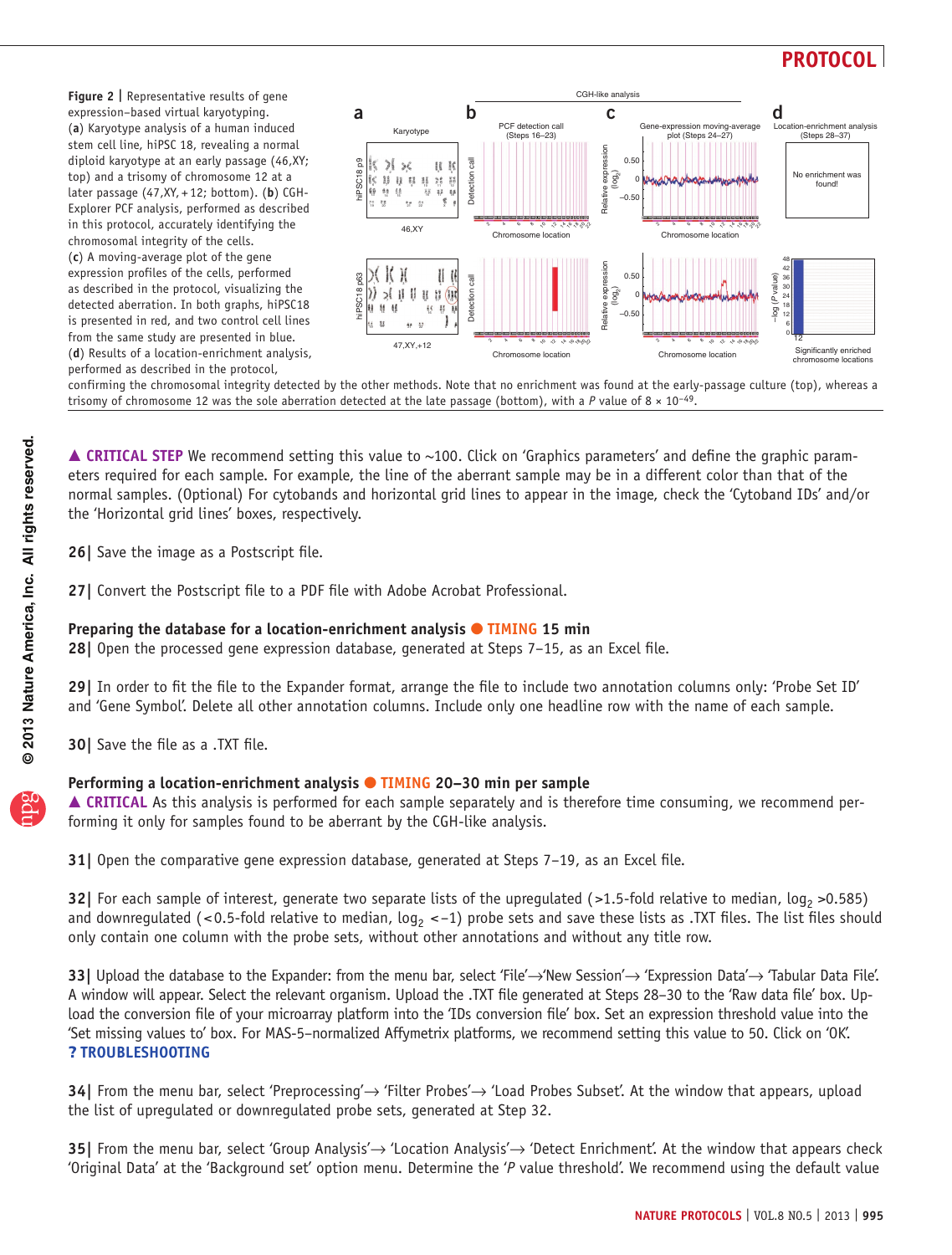of 1.0E-4. Determine the 'Minimal overlap between location and set'. We recommend using the default value of 4. Select the 'Multiple tests correction'. For the most stringent analysis, select the 'Bonferroni' option. Click on 'OK' to run the analysis.

**36|** Save the 'Diagrams' of the analysis as an 'Image file'. This bar chart represents the enriched regions (both amplified and deleted), along with the statistical significance of the enrichments. Notably, this analysis is performed separately for the upregulated and downregulated gene lists, and amplifications and deletions are not graphically distinguished.

**37|** Save the 'Enrichment Table' of the analysis as a .TXT file. This file contains the list of detected enrichments, the *P* values of the enrichments, the enrichment factors, the number of genes included in the enriched regions and the lists of these enriched genes. Representative results for normal and aberrant samples are presented in **[Figure 2d](#page-6-0)**.

### **Determining genomic aberrations in the samples ● TIMING 30 min**

**38|** Combine the results from the CGH-like and the location-enrichment analyses to call the genomic aberrations in the data set. Only aberrations that were detected by the CGH-like analysis and also obtained a significant corrected enrichment *P* value should be considered as 'true' aberrations.

 **CRITICAL STEP** The *P* value obtained from the location-enrichment analysis should be further corrected for multiple testing (for example, by performing a Bonferroni correction), to take into consideration the number of samples analyzed. This is not the same statistical correction as performed by Expander, as the Expander analysis is performed for each sample separately.

# ? **TROUBLESHOOTING**

Troubleshooting advice can be found in **[Table 1](#page-7-0)**.

#### <span id="page-7-0"></span>**TABLE 1** | Troubleshooting table.

| <b>Step</b> | Problem                                                                                                      | Possible reason                                                                                              | <b>Solution</b>                                                                                                                                                                                                                                                                                            |
|-------------|--------------------------------------------------------------------------------------------------------------|--------------------------------------------------------------------------------------------------------------|------------------------------------------------------------------------------------------------------------------------------------------------------------------------------------------------------------------------------------------------------------------------------------------------------------|
| 10          | There is a contradiction between the<br>'Alignment' and the 'Chromosomal<br>location' annotation             | The 'Chromosomal location' is not<br>accurate                                                                | Extract the chromosomal location from the<br>'Alignment' annotation                                                                                                                                                                                                                                        |
| 20,33       | The file cannot be uploaded                                                                                  | The file is not saved as a .TXT file, or it<br>does not include the correct columns                          | Open the file, make sure it contains only<br>the correct columns, and then save it as a<br>.TXT file                                                                                                                                                                                                       |
| 22          | Some of the samples have aberrations<br>throughout their entire genomes                                      | These are probably outlier samples that<br>should have been removed during the<br>database preparation steps | Exclude these samples from the analysis                                                                                                                                                                                                                                                                    |
|             | In some of the small chromosomes,<br>it seems that there are either gains<br>or deletions in all the samples | The parameters are not suitable for the<br>analysis of these chromosomes                                     | Use a different set of parameters for ana-<br>lyzing these chromosomes: try to raise the<br>'Least allowed deviation' parameter, to<br>lower the 'Least allowed aberration size'<br>parameter, and/or to raise the 'Penalty'<br>parameter until gains and deletions no<br>longer appear in control samples |

## ● **TIMING**

Steps 1–6, composing a database of gene expression profiles: 6–10 h Steps 7–15, processing the gene expression database: 3–5 h Steps 16–19, preparing the database for a CGH-like analysis: 1 h Steps 20–23, performing a CGH-like analysis: 1–3 h

Steps 24–27, visualizing the detected aberrations: 20–30 min per sample

Steps 28–30, preparing the database for a location-enrichment analysis: 15 min

Steps 31–37, performing a location-enrichment analysis: 20–30 min per sample

Step 38, determining genomic aberrations in the samples: 30 min